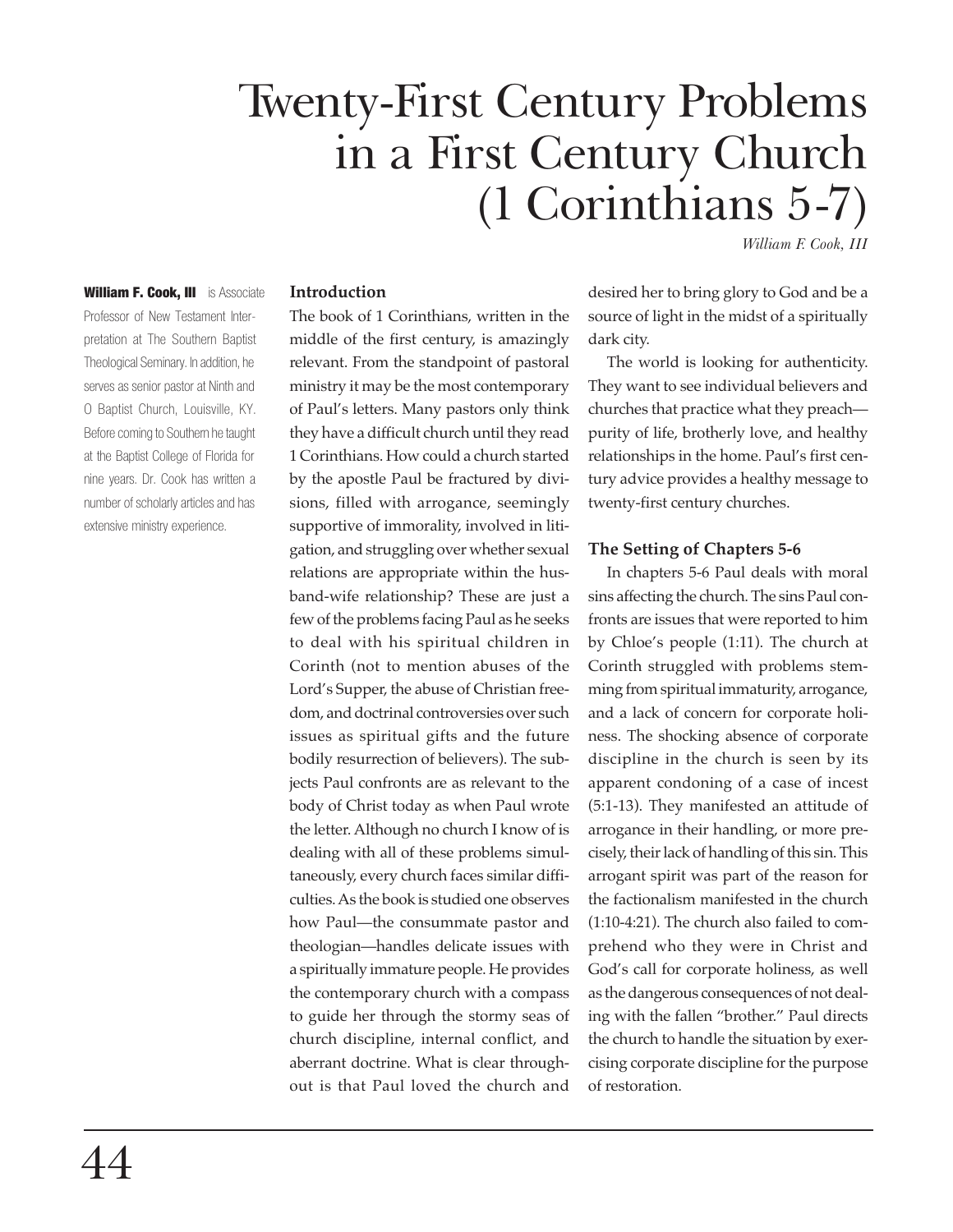A failure to love one another and a lack of concern for the testimony of the church in the world is seen by the practice of believers going to court against other believers, and this before the ungodly (6:1- 11). It was serious enough to have significant disagreements in the church, but then to settle them by litigation in a civil setting compounded the problem. Paul advises those involved to be willing to lay down their rights for the sake of the gospel. The type of mindset reflecting concern about oneself regardless of the potential cost to the kingdom also manifests itself in sexual immorality (6:12-20). Paul argues for sexual purity because of the dignity and destiny of the body.

### **The Sin of Incest (1 Cor 5:1-13)**

The particular problems Paul addresses and his proposed solution in this chapter are not hard to identify. Unraveling some of the details, however, is more problematic. Moreover, trying to understand how the passage applies to the contemporary church is even more difficult.

The chapter can be divided into three major sections. In the opening two verses Paul describes the situation. In the second section he recommends that the sinful man must be removed (vv. 3-8). In the chapter's final division he clarifies a matter he addressed in a prior letter to the Corinthians (vv. 9-13).

## *The Situation Confronted— A Case of Incest (5:1-2)*

In reality there are two problems. The first problem is a report of "sexual immorality" (*porneia*). This word is a general term for sexual sin.1 Paul makes it clear that the specific sin in this context is incest. Apparently the relationship was ongoing ("someone has [*echein*] his father's wife"). It is not possible to determine from the context if the father is alive or dead. This type of incestuous relationship is forbidden in the Old Testament (Lev 18:18). Paul is also outraged at the haughty response of the church to the sin. Rather than mourning over such an egregious act, the church is "arrogant."<sup>2</sup> The text is unclear about the relationship between the arrogance and the act. Suggestions usually go in one of two directions: either (1) some form of incipient Gnosticism that emphasized a false dualism between the spirit and the body or (2) an extreme form of Christian liberty. In light of chapters eight through eleven the latter is to be preferred. Paul's solution to the sin of incest is to remove the man (apparently the woman was not a professing believer) from the fellowship.

# *The Action to Be Taken— "Clean Out the Old Leaven" (5:3-8)*

In the center section of this chapter Paul expounds on the latter part of verse 2, "the one who has done this deed might be removed from your midst." While Paul may not be physically present with them, he is with them in spirit and his intentions are revealed in the letter. His use of the perfect tense verb translated, "pass judgment" (*kekrika*) communicates a sense of finality to his judgment. Commentators agree that Paul is commanding some form of discipline such as excommunication to take place. The specific nature of the discipline is more difficult to determine.

The major interpretative crux is what Paul means by "to deliver such a one to Satan for the destruction of his flesh, so that his spirit may be saved in the day of the Lord Jesus" (v. 5). Most agree that Paul intends the handing over to Satan (cf. 1 Tim 1:20) to be understood to mean to put the culprit out of the church and back into the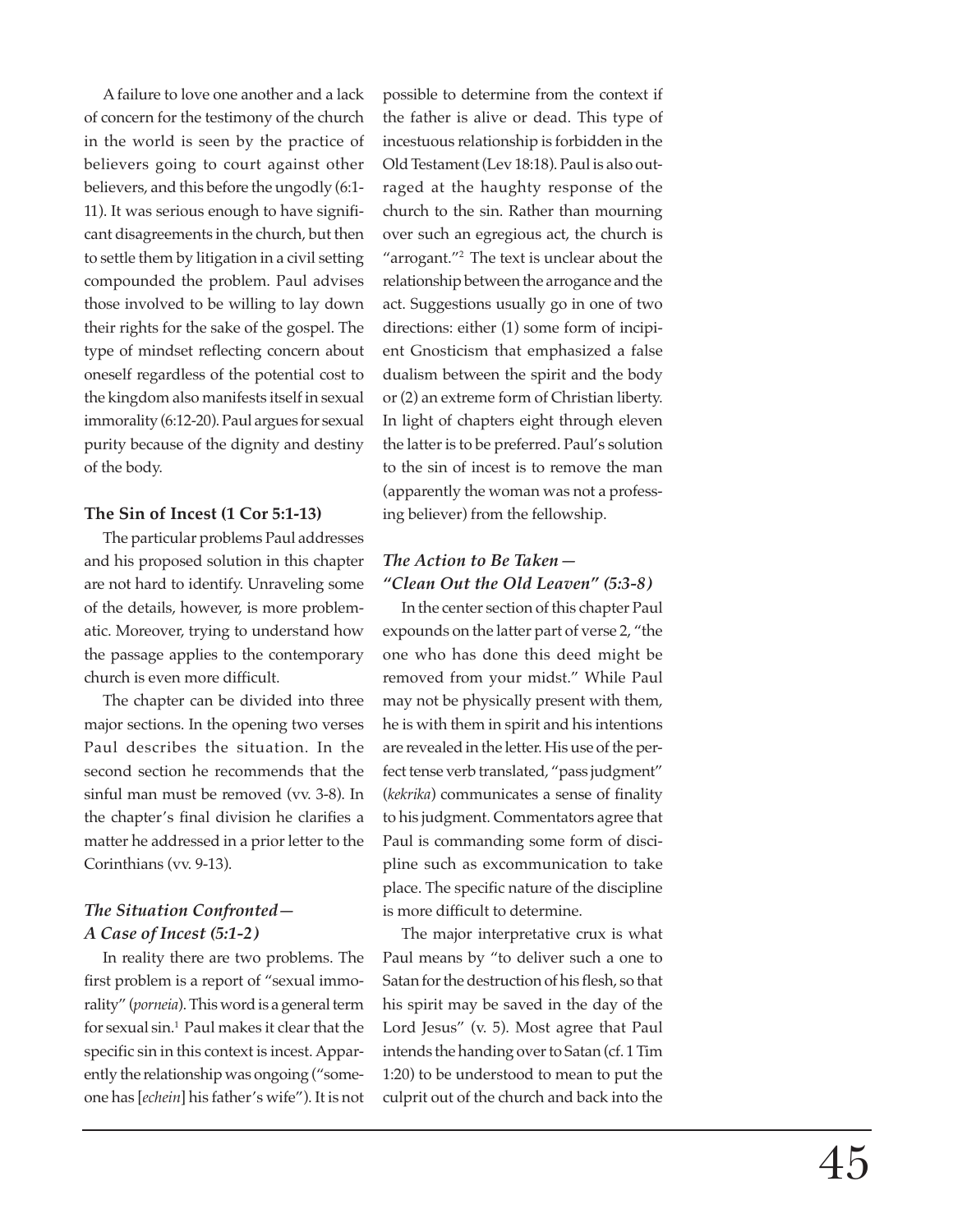realm dominated by Satan.3 What is less clear is how one is to interpret the phrase "for (*eis*) the destruction of the flesh."

The phrase should probably be understood as a result clause and the final phrase, "so that his spirit may be saved in the day of the Lord Jesus," as a purpose clause. This understanding of the grammar suggests that the handing over (being put out of the fellowship and back into Satan's domain) would result in the destruction of the flesh with the explicit aim of final redemption (that his spirit may be saved).4

What Paul means by "the destruction of the flesh" is debated. Many commentators understand Paul's reference to refer to physical suffering and possibly even death.5 This interpretation takes the word "destruction" (*olethron*) in its most regular meaning. Further support for this interpretation is found in 1 Corinthians 11:30 ("many among you are weak and sick, and a number sleep" as a result of abuses at the Lord's Table) and Acts 5:1-11 (Ananias and Sapphira).

Several arguments, however, can be put forth against the view that Paul is referring to the man's physical death.<sup>6</sup> First, nowhere else in the Pauline corpus does Paul use the phrase "the destruction of the flesh" as a reference to death. Second, the phrase stands in contrast to the following clause, "saving of the spirit." When Paul contrasts flesh and spirit he is not referring to body versus soul, but rather to the old versus new nature of a believer.<sup>7</sup> Third, in 1 Timothy 1:20, Paul describes handing two men over to Satan so that they may be taught not to blaspheme, so apparently he was not anticipating them dying immediately. Paul's purpose in the action was corrective. Fourth, Paul further instructs them not to have close fellowship with the man after he is put out of the church, suggesting that an abrupt death is not in view.

The evidence supports the conclusion that Paul is not thinking of the man's death. His objective was that the man be put out of the church, resulting in the destruction of his "fleshly" nature, in order that he might be saved eschatologically.8

In verses 6-8 Paul uses the imagery of Passover to underscore the exigency of removing the "leaven" from among them. Their arrogant response to the situation revealed their failure to see the gravity of the circumstances and the potential danger of this sin contaminating the entire body.

## *Straightening Out a Misunderstanding (5:9-13)*

The final verses of the chapter (vv. 9-13) are intended to clear up a misunderstanding from a "previous letter" by Paul to the Corinthians.9 The Corinthians thought he was instructing them in this earlier letter not to associate with immoral non-Christians (v. 9); however, Paul's intention was that they not associate closely (do "not even eat") with anyone who claims to be a believer but denies their relationship to Christ by their lifestyle (vv. 10-11). Paul concludes his discussion by getting back to the main point of putting the incestuous man out of the congregation (v. 13).

Church discipline is a foreign concept to the modern church. One of the reasons for this is past abuses. Another reason is a sincere hesitancy about being unduly judgmental. John 3:16 is no longer the bestknown verse of our day. It has been replaced by Matthew 7:1, "Do not judge so that you will not be judged." This is not only to misunderstand what Jesus is saying (since he compared some people to pigs and dogs just a few verses following!), but it is to ignore Paul's clear instruction that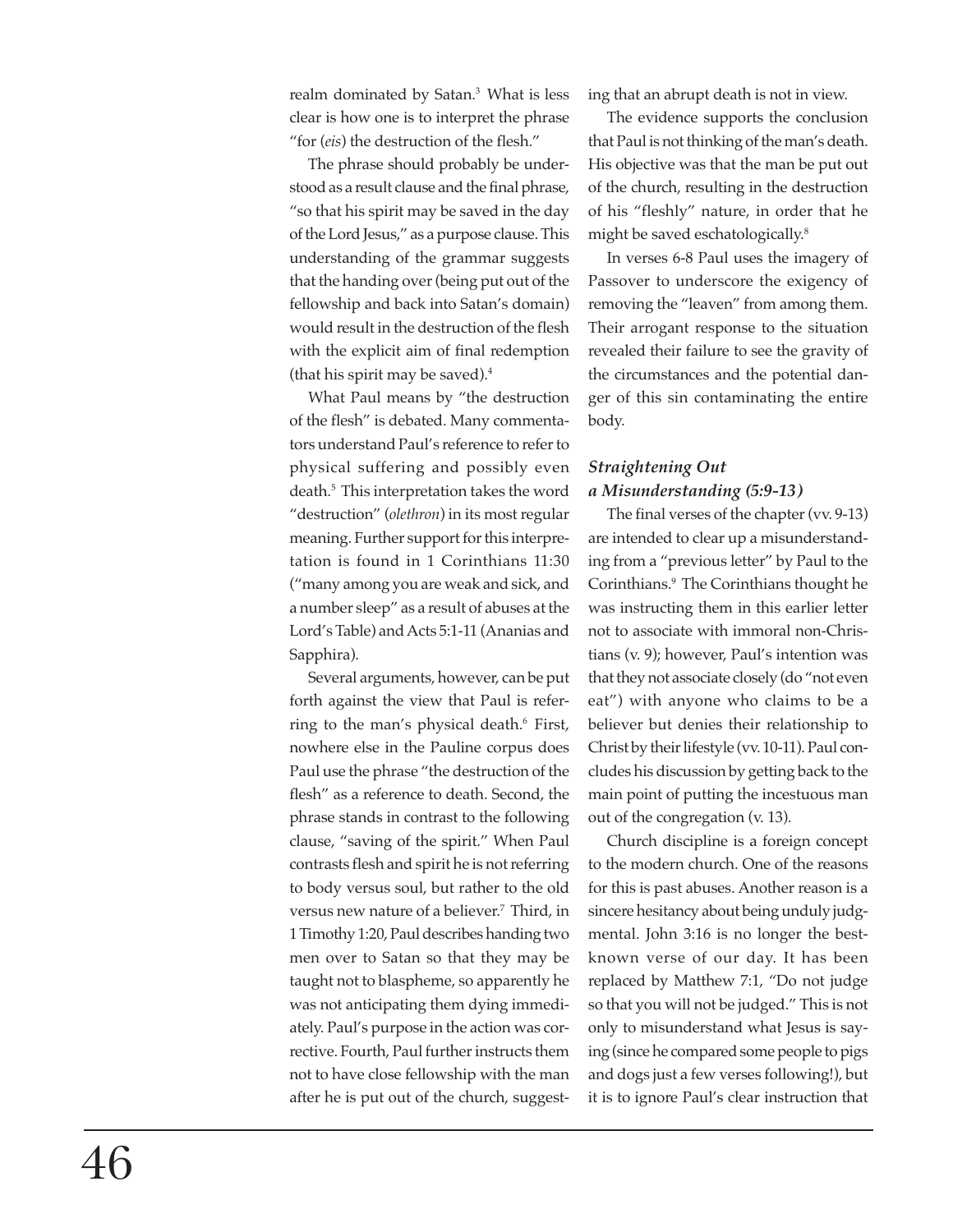the church has a responsibility to judge those within (5:12). The judgmentalism Jesus condemned has to do with being nitpicky and unnecessarily critical (pointing out the speck in another's character). The discipline that Paul teaches here is for the purpose of restoration. It is not intended as a means of getting even or teaching someone a lesson. Rather, the practice of church discipline reveals the seriousness of sin and the consequences of rejecting God's standards. A multitude of questions arise when the topic of church discipline is mentioned such as, "Which sins are serious enough to merit it?" This topic is beyond the scope of this brief exegetical article. *The Southern Baptist Journal of Theology*, however, devoted an entire issue to the topic and that would be a good place to start investigating the subject.<sup>10</sup>

The passage also teaches the inseparability of theology and ethics: who believers are in Christ is inseparable from how they should live. Their decision not to deal with the "sinner" reflects their failure to see themselves as a "new lump." It is because the church is a holy people that individual believers are called to live holy lives and the church must hold each one accountable. The church has been purchased by the death of the Passover Lamb, Jesus Christ. Therefore, our lifestyle is to reflect his holy standards.

## **Litigation between Christians before Unbelievers— "What Are You Doing?" (6:1-11)**

Chapters five and six are not as different as they first appear. Paul asserts in chapter five that the church has a duty to judge those within its membership, while it is God who judges those outside the church. He now rebukes the church for permitting two believers to submit personal grievances for judgment before the unconverted. The basis for Paul's anger is twofold: first, the church again fails to understand who they are in Christ, seen in their permitting such an action to take place; and second, the litigation damages the community's gospel witness.

## *A Rebuke—"How Could You?" (6:1-6)11*

Paul's agitation with the Corinthians is revealed in the series of rhetorical questions put to them in the first five verses of the chapter. Paul's point is not that believers would not receive a fair hearing before a civil magistrate, but that believers involved in litigation within the community have no business being there.12 The church again failed to understand their identity in Christ. They are an eschatological community, indwelt by the Spirit and they should be capable of handling these matters themselves.

Paul uses their eschatological destiny to demonstrate that they should be competent to handle matters related to this life. While in this life they are not to judge outsiders, at the end of the age they will be involved in the final judgment of unbelievers (v. 2). The possible background for this thought is Daniel 7:22, where judgment is given to the saints of the "Most High."13 Paul strengthens his argument further by making reference to believers judging angels (v. 3). This concept is not found elsewhere in Scripture (it is possible that it came directly to Paul by a revelation from the Lord). His point, however, is that if they will one day judge beings as glorious as angels, they should be capable of handling everyday affairs—such as money, land, or business.

The NASB translation of verse 4 is to be preferred over the NIV translation.<sup>14</sup> The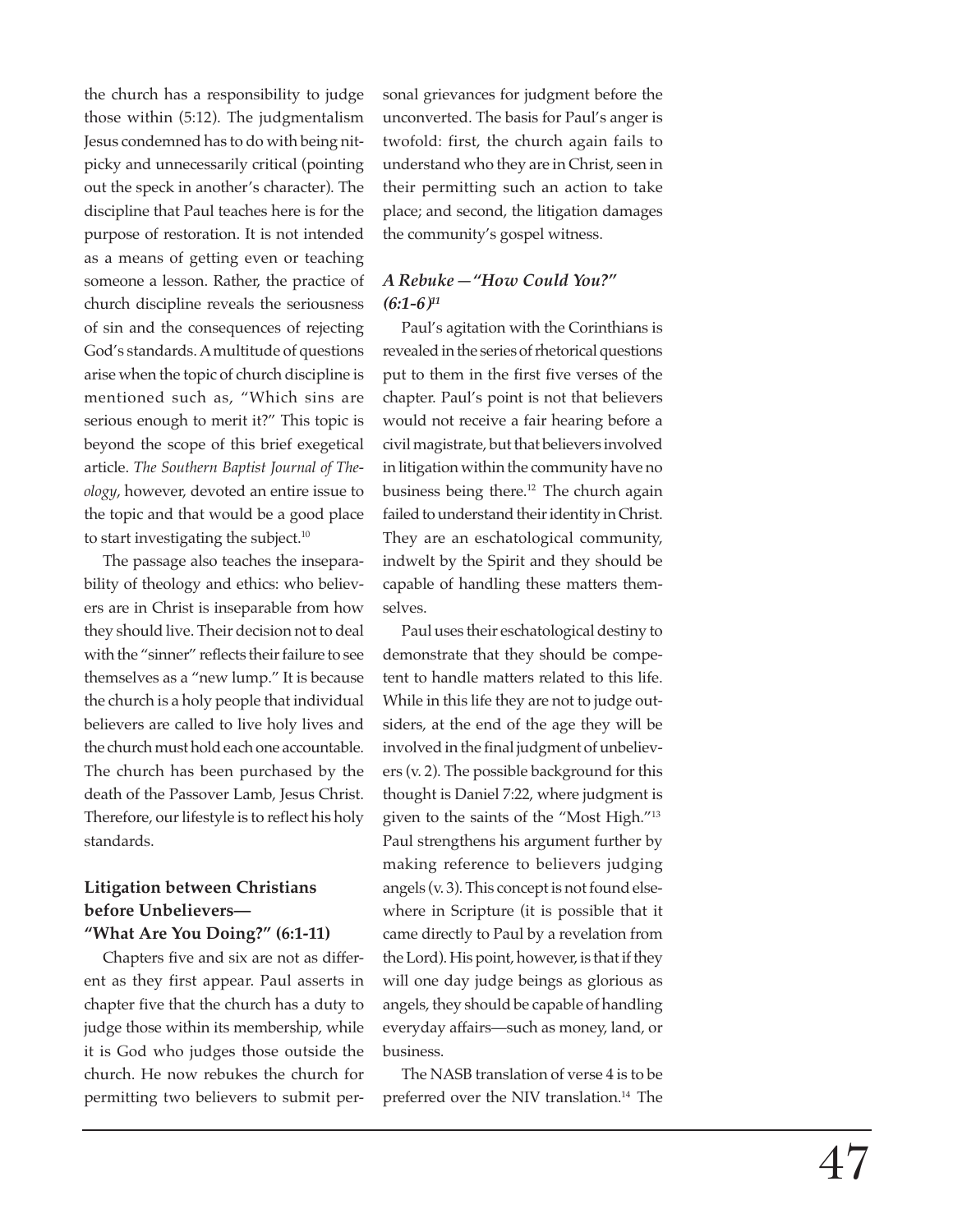NIV translation interprets the verse to mean that the least capable Christian is preferable to a non-Christian to judge between the two involved in the litigation. A more likely interpretation, however, is that Paul has constructed an analogous question to verse 2b, in which he formulates an "if . . . then" clause concluding in a rhetorical question.15 Paul uses irony in verse 5 as an instrument to shame those in the church who were so proud of their wisdom (cf. 4:10).

## *A Radical Solution— Lay Down Your Rights! (6:7-8)*

Paul concentrates in verses 7 and 8 on those involved in the court proceeding and suggests an alternative means of handling the dispute. They need to understand that a lawsuit between believers was already a defeat. Something is fundamentally wrong in the lives of those who allow an issue to reach this point; however, if it does reach this point a believer must be prepared to bear the wrong (Matt 5:39-42). Laying down one's rights for the propagation of the gospel is as foreign to the contemporary church as it was to the church at Corinth. The two verbs Paul uses, "be wronged" (*adikeisthe*) and "be cheated" (*apostereisthe*), are in the middle/passive voice suggesting that it is better to bear injustice than to damage the witness of the gospel.16 The passage does not directly address the appropriateness of a believer entering into litigation with an unbeliever; however, in our litigious culture it should probably be considered only as a last resort. Fee suggests that it is justified only "if it is out of concern for the one defrauded and for all others who might be taken in."17

*A Warning— Beware of Self-Deception (6:9-11)*

The connection between verses 1-8 and verses 9-11 is that the mindset that refuses to lay aside one's rights for the gospel is similar to the mindset of those who commit the sins set forth in this vice list.18 The self-indulgence and self-centeredness of the sins enumerated here are not unlike the disposition of those involved in the litigation. Paul's warning should be understood seriously; however, he is not referring to isolated and temporary acts, but rather a way of life that is the focus of one's attentions and affections. Paul's warning is analogous to those in Galatians 5:19-21 and Ephesians 5:3-7. Paul was concerned that those who profess to know Christ but practice wickedness not be deceived into believing that they are Christians.

Paul concludes this section on a positive note. Some of the Corinthians had been guilty of these sins before they were converted. Verse 11 is one of Paul's more noteworthy theological statements in the book. The three verbs each present a separate facet of salvation. "Washed" could refer to baptism,<sup>19</sup> but more likely refers to the inward washing of the Holy Spirit that took place at regeneration (Titus 3:5).<sup>20</sup> He goes on to say that they were made holy ("sanctified") and declared righteous ("justified"). While these statements express the Pauline indicative, the Pauline imperative is clear by implication. They are not to live like those who do not know Christ (vv. 9- 10). Their lives should reflect what God has done for them and in them. He has cleansed them from their past transgressions. He has begun the work of conforming them into the image of Jesus Christ. They now stand before God forgiven and declared righteous.

While Paul was specifically addressing the issue of two believers going to court against one another, the implications for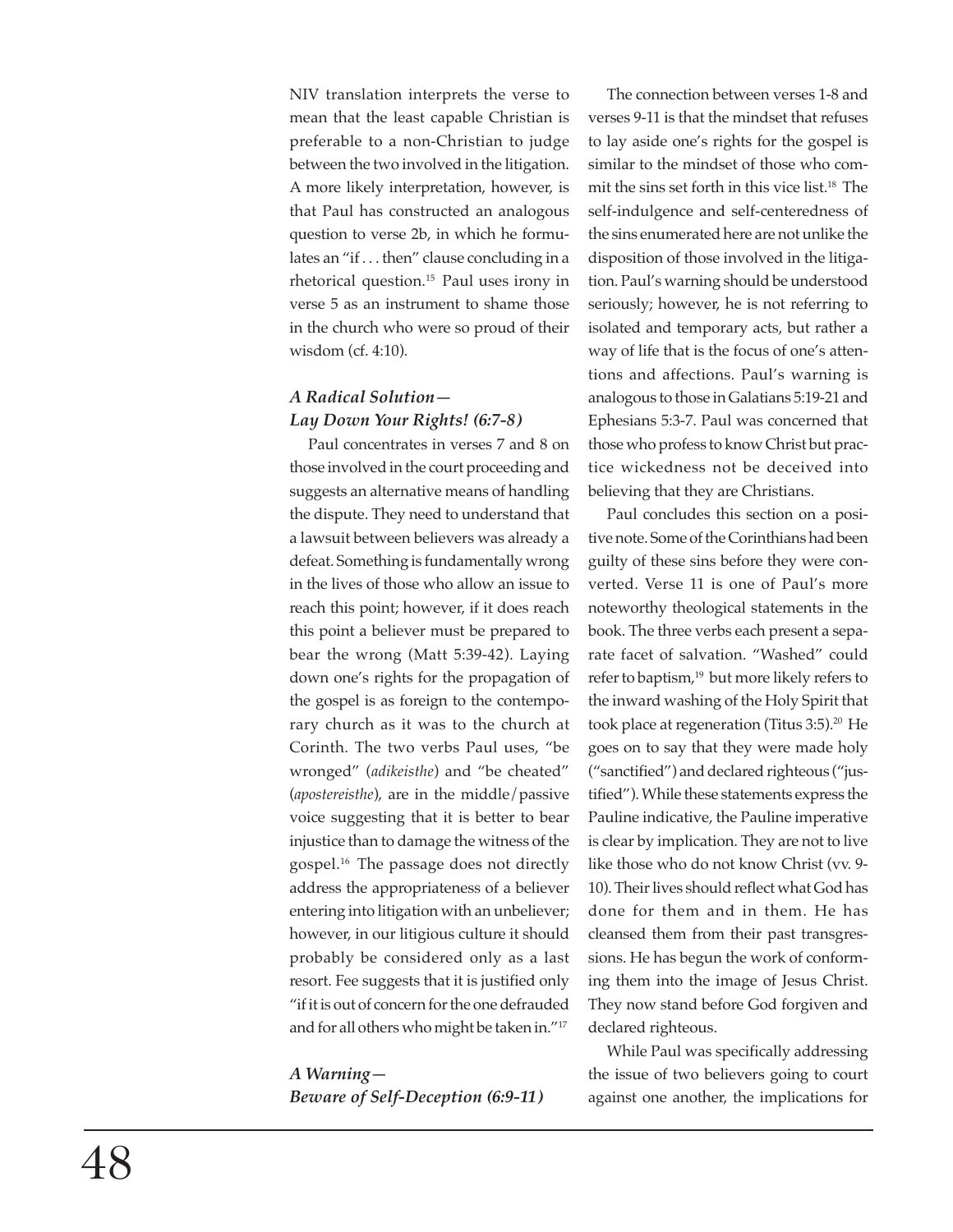the twenty-first century are numerous. In a society that is becoming more and more prone to enter into litigation, a believer must take a sober look at Paul's instruction. Believers must seek some type of Christian arbitration rather than going to court against one another. Christians must also be willing to pray and think seriously about whether a suit against even an unbeliever may not do damage to the proclamation of the gospel. Furthermore, the contemporary "needs driven" church should once again live out Christ's radical call to discipleship, "If anyone wishes to come after me let him deny himself and take up his cross daily and follow me." This involves putting to death sin (vv. 9-10) and living a life that reflects what God has done inside each believer (v. 11). God's call is for men and women who have trusted in Jesus Christ to live holy lives in an unholy world.

## *Christian Freedom Abused— "Glorify God with Your Bodies!" (6:12-20)*

Paul warned the Corinthians in verse 9 against the danger of deception and then began to address the subject of impurity. Paul now addresses the issue of sexual immorality even more pointedly, especially sexual intercourse with a prostitute. Apparently some men of the libertine branch of the Corinthian church were engaging in sexual relations with prostitutes. This was likely a common practice among many of the men before they were saved out of paganism. Paul quotes what appear to be slogans from this libertine segment of the church (vv. 12-13a). The quotations possible originated with Paul, but the libertines were grossly misconstruing them. After stating the slogans Paul qualifies them significantly. It is difficult to be certain where the last slogan ends and Paul's qualifica-

tion begins. His point, however, is clear: the body is for the Lord's service, which is demonstrated by our resurrection and the Lord's (vv. 13b-14).

Paul's argument in verses 15-17 is that the use of the body in sexual immorality takes it away from its rightful Lord. He constructs his argument on a theological foundation. The Corinthians did not comprehend that conversion to Christ means being united to Him (v. 17). They failed also to understand that sexual immorality is more than just a mere physical act, but involves the entire person (Gen 2:24). The conclusion is that it is abhorrent for a believer, who is indwelt by the Holy Spirit, to engage in sexual immorality.

Paul concludes his argument in verses 18-20 by giving them another command and the theological basis for obeying it. He commands them to "flee" sexual temptation (*porneia*).<sup>21</sup> Paul knows that God has placed within people a sexual drive. The devil's strategy is to get them to meet that God-given drive in a God forbidden way: premarital, extramarital, or perverted sex.<sup>22</sup> The theological foundation for the exhortation is in verses 19 and 20. Paul is essentially making a statement by his use of a rhetorical question in verse 19. Apparently they have once again forgotten who they are in Christ. Those indwelt by the Spirit of God have no business engaging in sexual relations with a prostitute (or for that matter anyone else outside of marriage). The blood of Jesus Christ has bought them and their lives, including their sex lives, are not their own.

Paul's words need to be heard afresh in a culture that has legitimized sexual promiscuity. In contrast to the contemporary mantra, "if it feels good do it," comes the wise words of the apostle Paul, "Flee immorality!" Jesus' counsel, although he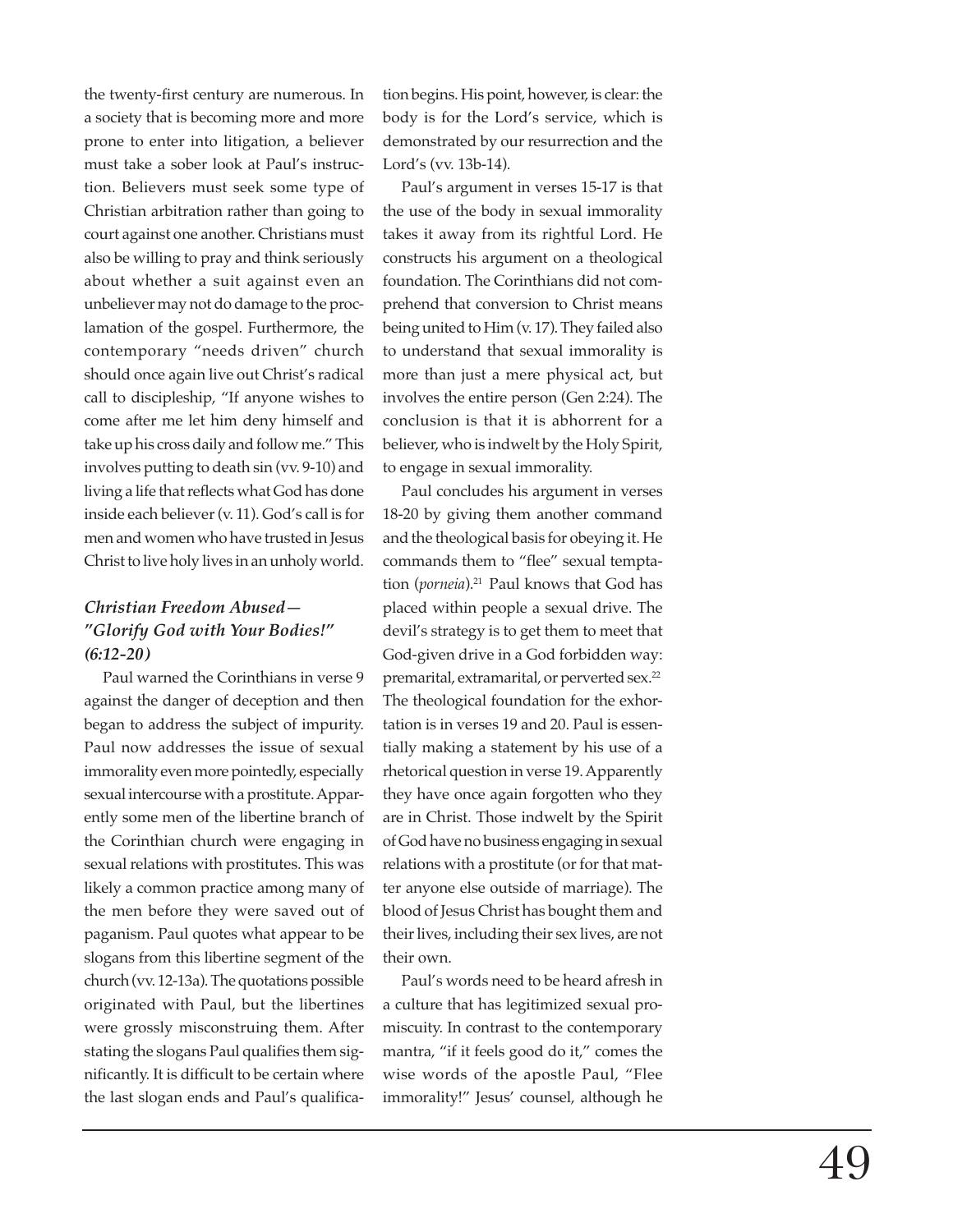was using hyperbole, is even more descriptive: "If your right eye causes you to stumble tear it out and throw it from you" (Matt 5:29a). Jesus' language is graphic and understandable. The believer must deal with the source of sexual temptation in a radical manner. Sexual immorality is dangerous: (1) it destroys families; (2) it erodes a person's ability to truly love another; (3) it degrades people and turns them into objects; and (4) it can become an obsessive addiction. As addiction to Internet pornography proliferates and premarital, extramarital, and perverted sex become increasingly the norm, the obvious application is for the believer to do whatever it takes to remain pure in mind and body. The greatest motivation to this purity is not first and foremost one's own well being, but to glorify the God who bought us.

This passage also sets forth one of the strongest arguments in the Pauline corpus for the dignity and destiny of the body. Paul makes five points in verses 13b-20 related to the body. (1) In v. 13b he states that the body is for the Lord's service. What we do with our bodies is not unimportant. Sexual promiscuity is inappropriate for one whose body is dedicated to the Lord for kingdom service. (2) Paul states in verse 14 that God has destined our bodies for resurrection. A body that is to be glorified by God should not be used for immorality. (3) His most developed argument is in verses 15-18. His main thought is that the believer's body is a member of Christ's body. Believers must recognize their union with Christ and how shameful it would be to then be "joined" to a prostitute. (4) The most impressive argument is in verse 19—the body is the temple of the Holy Spirit. This is why it is so important to flee sexual immorality. (5) The final thought on the dignity and destiny of the body is that the believer's body is to be an instrument for glorifying God.

## **Celibacy, Sexless Marriages, Divorce, Virgins, and Widows (7:1-40)**

Chapter seven begins the second major section of 1 Corinthians. In the first section of the epistle Paul deals with the factionalism (1:10-4:21) and the serious moral problems endangering the church (5:1-6:20). He turns his attention now to issues that were addressed to him in a letter from the Corinthians. The first matter he takes up is a number of issues related to celibacy and marriage. Before one plunges into the particulars of the passage, there are a couple of points that need to be kept in mind. First, Paul was not writing a general treatise on marriage but dealing with specific issues relevant to the Corinthians. Some significant aspects of marriage that Paul considered important are not mentioned here because they were not germane to the Corinthian's situation (cf. Eph 5: 22- 33). Second, we cannot always be sure of the exact question(s) being asked by the Corinthians. Studying this chapter is like listening to one side of a two-sided phone conversation. We hear only Paul's responses and can only guess as to what the specific question(s) might have been.

### *Celibacy versus Marriage (7:1-9)*

The two main approaches to the interpretation of 7:1-9 are: (1) to understand Paul to be giving some general principles on marriage, or (2) to see him addressing the more specific issues of celibacy and sexual relations within marriage. The second approach seems preferable. Nevertheless, this does not mean that we cannot also discover in the passage some legitimate principles for the marriage relationship. As the passage is studied one must keep in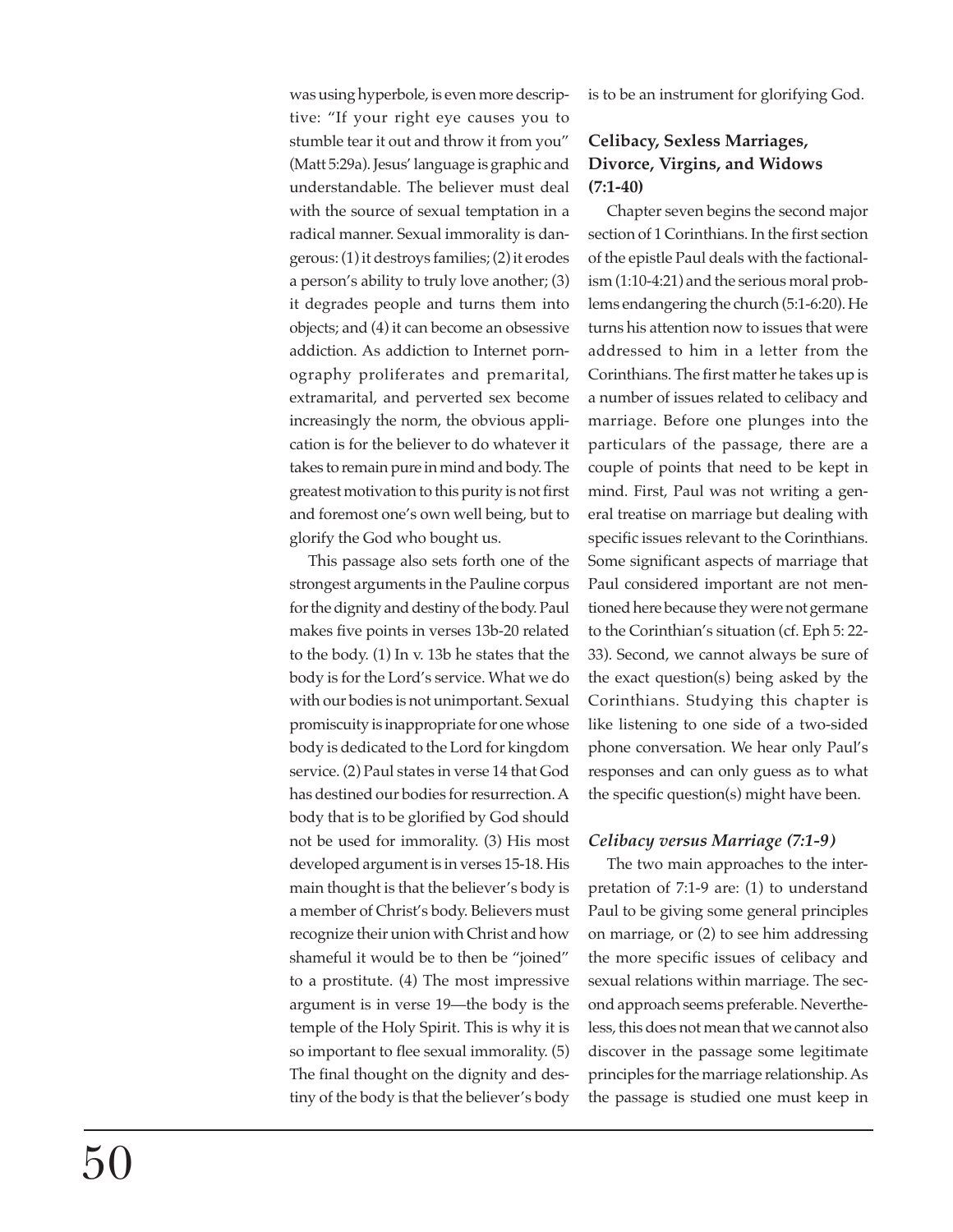mind that the situation Paul confronts here is worlds apart from the modern mindset. Some in the church were confident that celibacy was more "spiritual" than being married. Indeed, they took it even further in suggesting that abstaining from sexual relations within marriage was more pleasing to God than engaging in sexual relations with one's spouse. It is clear that, although Paul personally preferred singleness, he did not believe that to be married was a sin.23

Scholars are divided on how 7:1b should be interpreted. The NIV, KJV, and RSV interpret it as a Pauline teaching; but in all probability it should be interpreted as either a Corinthian slogan or position advocating abstaining from sex within marriage or possibly even encouraging celibacy.24 The verb translated "to touch" (*haptesthai*) is a euphemism for sexual intercourse. Paul's qualification of "the slogan" in verses 2-5 is that marriage is to be a monogamous relationship (v. 2, "each man is to have his own wife and each woman her own husband") that involves physical responsibilities on both parties (vv. 3-5). Any departure from normal sexual relations within marriage must be by mutual consent, for a limited time and a specific purpose. The "concession" Paul makes in v. 6 is to allow a couple to abstain from sexual relations for a limited time in order to devote themselves to prayer, but even that (abstaining from sexual relations for a brief season) is not a command.

Paul's preference is for singleness (7:7- 8, 26, 28, 32-35, 37-38, 40). This was an unusual position for a first century Jew. The more common view was that "it is not good for man to be alone" (Gen 2:18-25). Yet, Paul makes it clear that those who marry do not sin (7:7b, 9, 28, 36, 38-39). Paul indicates that both marriage and singleness are a "gift" from God (7:7a). One of the most important dynamics in determining whether to marry or not is to ask, "Will it encourage total devotion to the Lord?" (v. 35). Although this passage's specific purpose is not to set forth general principles concerning marriage, Paul's thoughts here do provide some helpful insights. First, marriage is to be a monogamous relationship between one man and one woman (7:2). There is a spiritual, emotional, and physical exclusivity about marriage. Second, marriage requires each partner to meet selflessly the sexual needs of his or her mate. In the ancient world it was rare for one to emphasize that a mutuality of responsibility existed within marriage. Paul stresses that both the husband and the wife have a responsibility to meet the other's sexual needs (7:3-5). Third, in light of Paul's teaching in these opening verses, more needs to be done in premarital and marital counseling to communicate the significance of sexual relations within marriage. Studies continually reveal that one of the primary causes of divorce and dissatisfaction in marriage can be traced to this issue. Fourth, a decision about marriage should be made in light of one's gift from God (7:7-9). Therefore, those who are married should never look down on those who are single.

## *Remain Married or Divorce? (7:10-24)*

As mentioned above, some in the church of Corinth were teaching that refraining from physical relations within marriage pleased God. It appears that some in the church took the next step, reasoning that divorcing their partner would bring more glory to God than remaining married. Those married to unbelievers may have been especially attracted to this reasoning. They may have been apprehensive that not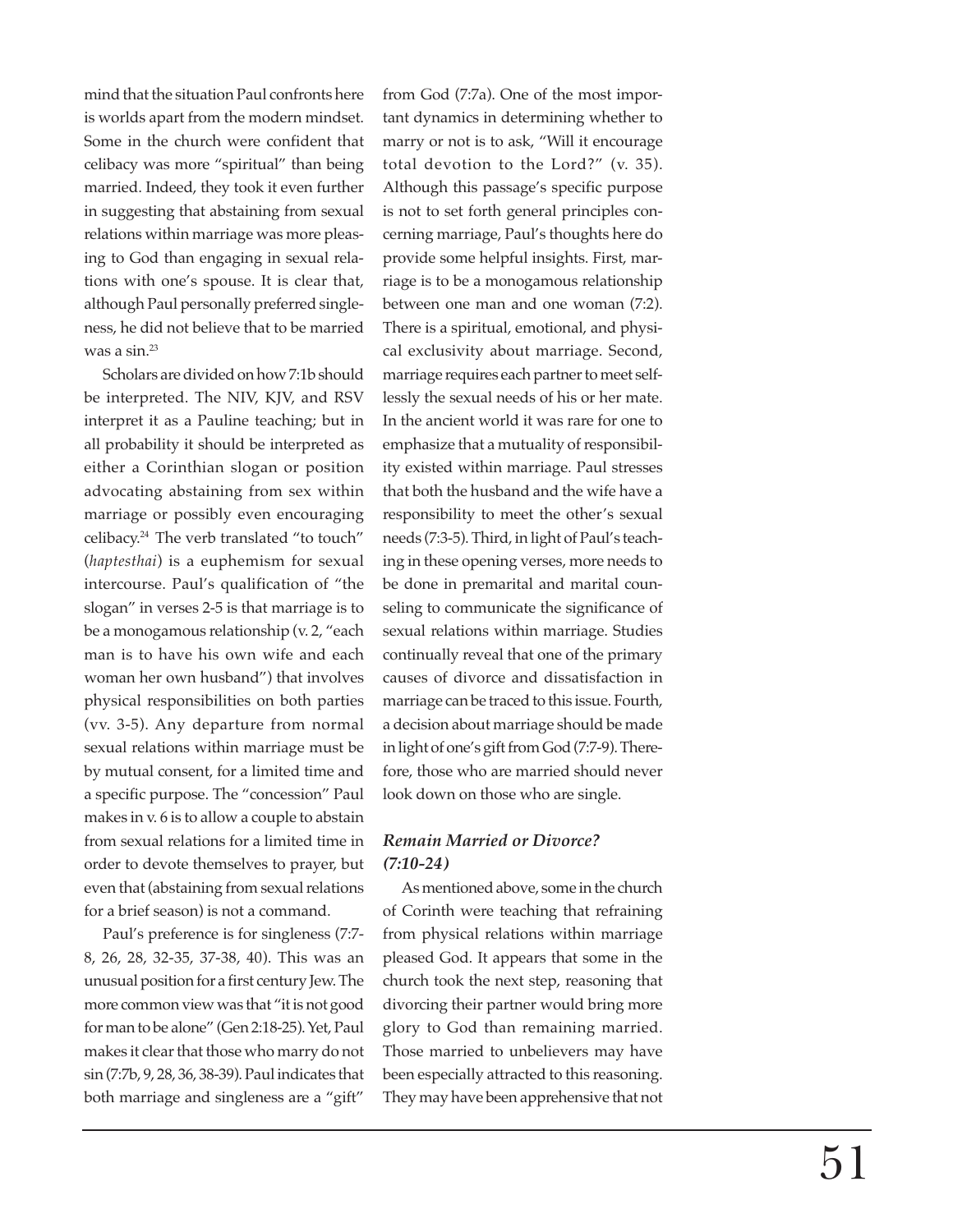only was their marriage dishonoring to God but that their unbelieving mate might defile them. This section falls into two parts: verses 10-11 deal with marriages in which both husband and wife are Christians and verses 12-16 deal with marriages where one partner is a believer and the other partner is unconverted.

# *Is Divorce Permissible in Marriages Where Both Partners Are Believers? (7:10-11)*

It appears that a pro-celibacy group within the church advocated the dissolution of marriages in order to live a celibate life. The issue Paul deals with in these verses can be stated in the form of a question: Is divorce acceptable in a marriage where both partners are believers?<sup>25</sup> Paul reminds them of the Lord's instruction; however, he does not specifically state it here. Paul's response is that if they do divorce their only options are to remain unmarried or be reconciled to their estranged spouse.<sup>26</sup>

# *Is Divorce Permissible in Marriages in Which One Partner Is a Believer and the Other an Unbeliever? (7:12-16)*

This second situation Paul confronts is more complex. He addresses couples where one spouse is a Christian and the other a pagan. Possibly the ascetic wing (pro-celibacy) of the church warned those believers married to unbelievers of the "danger" (spiritual defilement) when having sexual relations with their unbelieving partner.

Paul first addresses the circumstance where a Christian is married to an unbeliever and the unbelieving spouse wants to continue in the marriage relationship. Paul's inspired council ("To the rest I say, not the Lord") is that the Christian is not to take the initiative in severing this union (vv. 12-13). Paul's rationale for this counsel is found in verse 14. Paul reassures them that Christians are not defiled by their marriage to a non-Christian ("For the unbelieving husband has been sanctified [hēgiastai] by the wife . . ."). His words have resulted in a bewildering number of interpretations as to how the unbelieving spouse could be sanctified. The more likely interpretation is that Paul is making reference to the marriage. The biblical principle that the two will become one flesh is true even in this type of marriage. Consequently the children that are the product of this one-flesh union are not unclean.27

If the unbelieving spouse is truly determined to end the marriage, however, the believing partner should opt for peace and acquiesce. Paul gives three reasons why the believer is to consent to the divorce. First, the believer is not in bondage (v.  $15a$ ).<sup>28</sup> Second, in verse 15b God has called the believer "in peace" (to live in harmony with others). Third, an unhappy, strife-torn marriage is not likely to result in the conversion of the non-Christian partner.<sup>29</sup>

## *Paul's Guiding Principle—"Remain as You Are" (7:17-24)*

These verses are not a digression having to do with circumcision and slavery. Rather, they are closely related to Paul's overall discussion. The passage works like a bridge by providing the theological principle that has guided Paul's answers in verses 1-16 and that will be applied also in verses 25-40. The principle may be summed up in this way: Conversion to Christ results in an essential change in one's ethical and spiritual life, but it does not necessarily change one's earthly status. In fact, it is usually better "to remain as you are" (vv. 2, 8, 10, 11, 12-16, 26-27, 37, 40),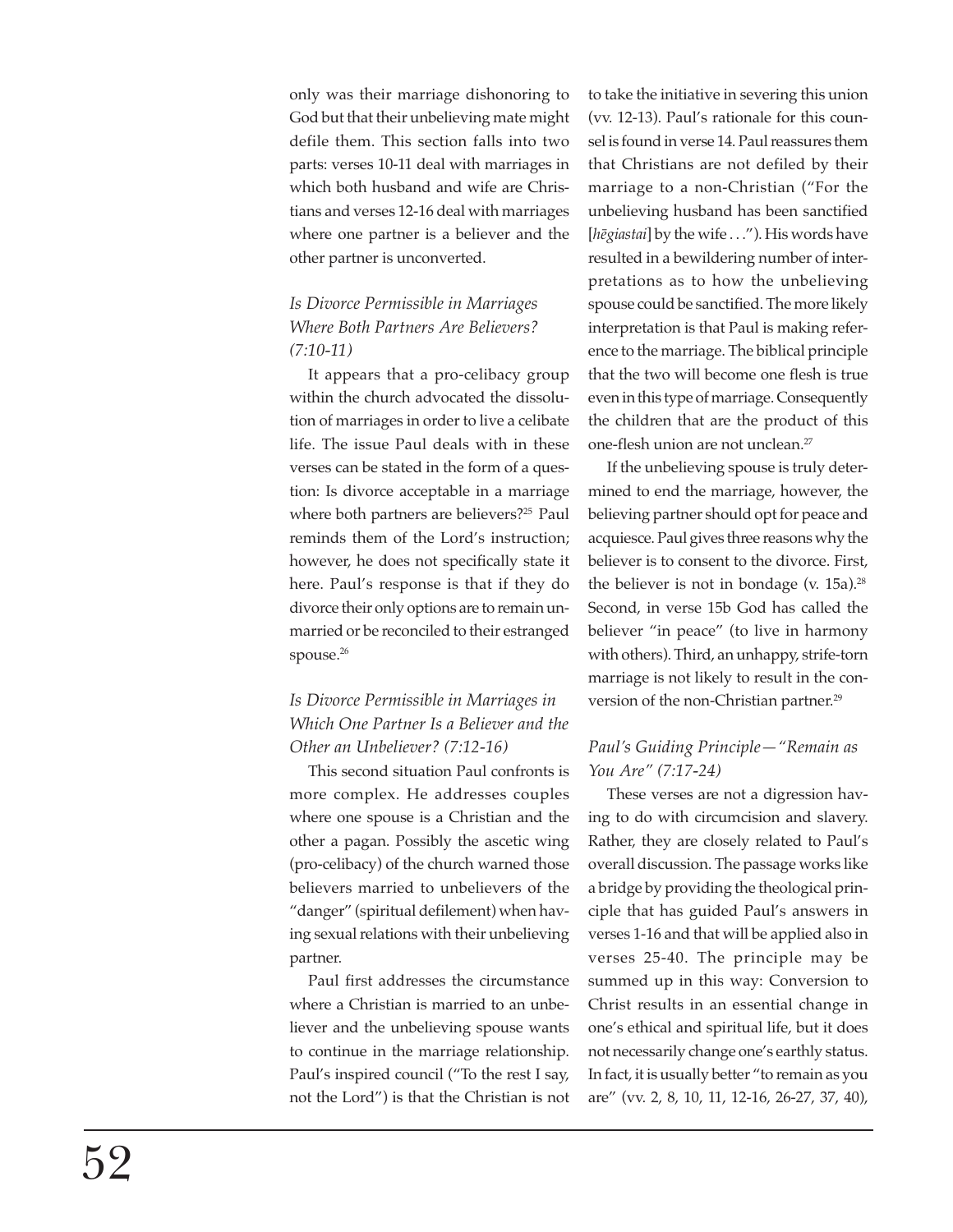that is, be content in your current status. If married, that relationship should not be ended. If single, one should not too quickly enter into marriage. Paul states this general principle in verses 17, 20, and 24 and then applies the principle in verses 18-19 (circumcision) and 21-23 (slavery).

#### *To Marry or Not Marry? (7:25-40)*

At this point Paul begins to address again, in a more direct way, issues of marriage and sex in response to the ascetic (pro-celibacy) wing of the church. Paul's instructions are primarily directed to those who have never married, except for his comments to widows in verses 39-40.

## *Some Advantages to Singleness (7:25-35)*

Paul sets forth the nature of his instruction in verse 25. His teaching on the following matter does not come as a direct word from the Lord (cf. 7:12). Nevertheless, he believes his advice to be trustworthy. Paul's reference to virgins (v. 25) should probably be understood as referring to young people of marriageable age.<sup>30</sup> His focus in this passage is on some advantages to singleness.<sup>31</sup>

The substance of Paul's advice is set forth in three thoughts in 7:26-35. Some believe that a current crisis in Corinth limits Paul's counsel to that particular setting (vv. 26b, 29a); however, it is better to understand Paul as referring to the difficulties of living a holy life in an evil age as one awaits Christ's second coming. In light of this, Paul first recommends that they not change their marital status (vv. 26-27); however, in verse 28 he reminds them that whether they do marry or remain single they do not sin. Second, he advises them to live with a certain detachment from this world (vv. 29-31). All believers, married

and single, must serve their Lord wholeheartedly. Those married must be careful that they do not use their families as an excuse not to serve the Lord. Paul gives another advantage to a life of singleness in verses 32-34. Those who are married find their attention divided between serving the Lord and caring for their family, but the one who is single is concerned only with service to the Lord. Paul again does not want to give the impression that he believes everyone should choose the path of singleness. The ultimate principle as to whether one should marry or remain single is whichever lifestyle enables one to serve the Lord most fully (v. 35).<sup>32</sup>

## *Advice for Those Engaged to Marry (7:36-38)*

The language in verses 36-38 is vague enough that it can be interpreted in several different ways. The most critical question involves the relationship between the "man" and the "virgin." The least likely interpretation, advocated by the New English Bible, is that Paul is addressing couples living in a "spiritual marriage" (without physical relations). This interpretation understands Paul's words as suggesting that if they consummate their marriage they will not have sinned. A major argument against this position is the fact that it contradicts Paul's clear teaching in verse 5. Another argument against it is that there is no evidence of this practice ("spiritual marriages") before the second century. A second interpretation is that Paul is advising Christian fathers about whether or not to allow their virgin daughters to marry (NASB). Paul's language in verse 37 seems odd if he is addressing a father struggling over whether to give his daughter in marriage. The third view is preferable. In this view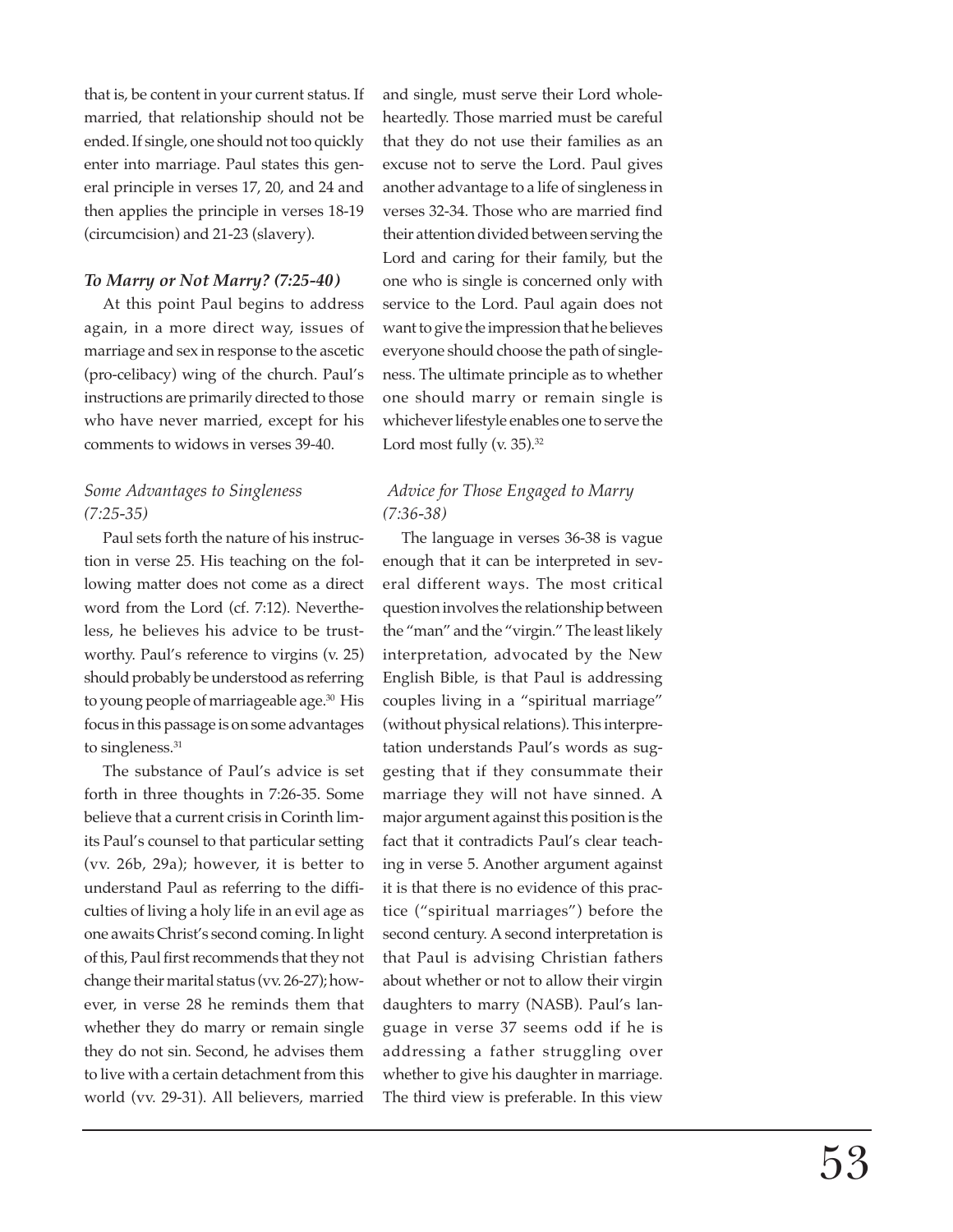Paul is addressing a couple engaged to be married (NIV). In light of the teaching by ascetics in the church it is reasonable to assume that couples engaged to be married would wonder whether it might not be more spiritual not to marry. In light of the previous discussion Paul is advising them that if they marry they will not sin, but they might be happier if they remain single.

## *Advice to Widows: You Are Free to Remarry—If You Must (7:39-40)*

Paul concludes this chapter with advice to widows (and widowers). He begins by affirming God's desire for marriage to be a life-long commitment between a man and a woman (v. 39a). If one's mate dies, the surviving spouse is free to remarry in the Lord (cf. 1 Tim 5:14). Paul concludes by suggesting that the widow (or widower) might be happier, however, if she remains single.

### **Conclusion**

In 1 Corinthians 5-7 Paul demonstrates tremendous pastoral wisdom and theological insight. His words to Corinth are an example of handling practical issues with theological conviction. Possibly even more helpful than the pastoral wisdom displayed in these chapters is the integration of theology and ethics established by Paul. The integration of theology (indicative) and ethics (imperative) is prominent throughout these chapters, but especially chapters five and six. The church must understand who they are (the indicative: "…so that you may be a new lump, just as you are unleavened"), the danger of doing nothing ("*Do you not know* that a little leaven leavens the whole lump?"), and the necessity of disciplining the incestuous man (the imperative: "Remove the wicked man…"). So while we might like to know more about the process of church discipline set forth in chapter five, Paul does provide a sure theological foundation for the practice of it.

The same blending of theology and ethics is true in chapter six with the matter of litigation between believers. Those involved in litigation must renounce their legal rights (the imperative: "Why not rather be wronged? Why not rather be defrauded?") because they are part of the family of God (the indicative: "and *brother* goes to law with *brother*.… You do this even to your *brethren*"). Their eschatological destiny (indicative), as those who will one day judge unbelievers and angels, ought to inform them that they are capable of adjudicating among themselves (imperative). Furthermore, in 6:12-20 understanding what God has done for them in salvation (the indicative: washed, sanctified, justified [6:11], united with Christ, indwelt by the Holy Spirit, and purchased by his blood [6:17, 19, 20]) is the greatest motivation to resisting the sins listed in 6:9-10 (the imperative).

The blending of ethics and theology is not quite as prominent in chapter seven as it is in chapters five and six; however, it is not completely absent either. The reason for a lesser emphasis in chapter seven probably has to do more with the specific questions Paul answers. One example of the binding together of the indicative and the imperative is in Paul's admonitions in 7:1- 7 concerning sexual obligations in the marriage relationship. The imperative is that the husband and wife are to make sure that they meet one another's sexual needs. Paul's reasoning is that the husband and wife do not have authority over their own body but their mate does. His logic is built on what he wrote earlier (6:16b), where he quoted Genesis 2:24, "The two shall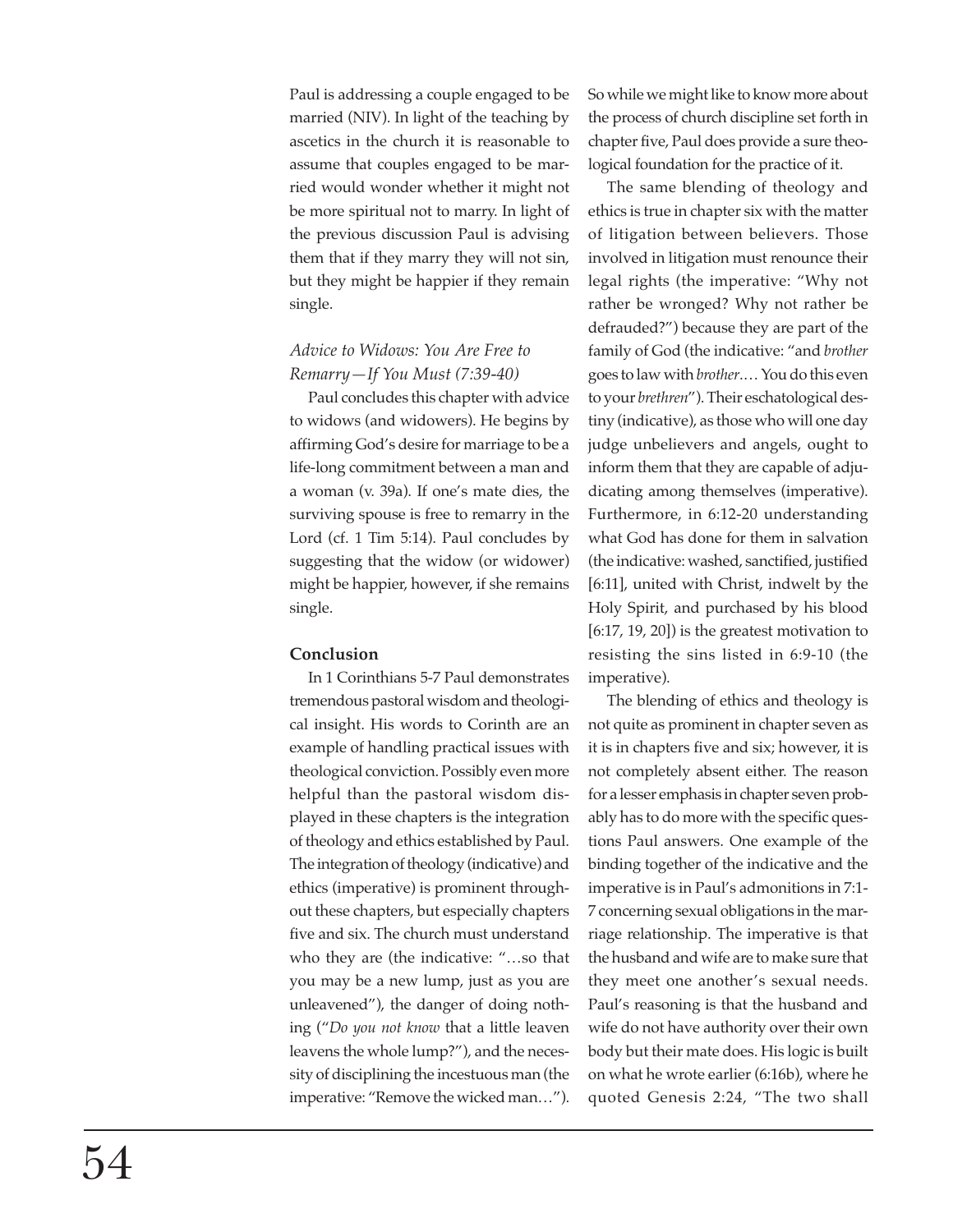become one flesh" (the indicative).

We see the apostle Paul at his best as a pastor and theologian in these chapters. He is helping the church understand their true identity and how that understanding determines their behavior. The world is looking for authenticity, men and women who know what they believe and how those beliefs affect their choices. In these chapters, Paul provides a reliable guide for putting faith and practice into action.

#### **ENDNOTES**

- <sup>1</sup>W. Bauer, W. F. Arndt, F. W. Gingrich, and F. W. Danker, *Greek-English Lexicon of the New Testament and Other Early Christian Literature,* 3d ed. (Chicago: University of Chicago Press, 2000) 854.
- <sup>2</sup>For the view that that Paul is using the Hebrew concept of "corporate responsibility" and calling the church to repent as if they had committed the sinful act, see Brian Rosner, "*OUCHI MALLON EPENTHEZATE*: Corporate Responsibility in 1 Corinthians 5," *New Testament Studies* 38 (1992) 472.
- 33 Gordon D. Fee, *The First Epistle to the Corinthians* (New International Commentary on the New Testament; Grand Rapids: Eerdmans, 1987) 209.
- 44 Ibid. See also James T. South, "A Critique of the 'Curse/Death' Interpretation of 1 Corinthians 5:1-8," *New Testament Studies* 39 (1993) 539-561.
- 55 Leon Morris, *The Epistle of Paul to the Corinthians* (Tyndale New Testament Commentary; Grand Rapids: Eerdmans, 1985) 88-89; death is the only option given in BDAG, 702; Schneider, "*olethros*," in *Theological Dictionary of the New Testament*, ed. G. Kittel and G. Friedrich, trans. G. W. Bromiley (Grand Rapids: Eerdmans, 1967) 5:169.
- <sup>6</sup>For a more thorough explanation of the

arguments against the "death" view see Fee, *1 Corinthians*, 210-213.

77 See the helpful article by Anthony C. Thiselton, "The Meaning of *SARX* in 1 Corinthians 5:5: A Fresh Approach in Light of Logical and Semantic Factors," *Scottish Journal of Theology* 26 (1973) 204- 228.

88 Fee, *1 Corinthians*, 212.

- <sup>9</sup>This letter has not been preserved for posterity.
- <sup>10</sup>*The Southern Baptist Journal of Theology* 4 no. 4 (Winter 2000). See also J. Laney, *A Guide to Church Discipline* (Minneapolis: Bethany, 1985).
- <sup>11</sup>See H. Wayne House, "Reconciling Disputes among Christians," in *Christian Ministries and the Law: What Church and Para-Church Leaders Should Know*, ed. H. Wayne House (Grand Rapids: Baker, 1992) 79-88.
- 12For a discussion on the possible social factors involved in this passage see Alan C. Mitchell, "Rich and Poor in the Courts of Corinth: Litigiousness and Status in 1 Corinthians 6:1-11," *New Testament Studies* 39 (1993) 562-586.
- 13Other related texts include: A statement found in the "Q" material, Matt 19:28/ Luke 22:30; Rev 20:4; 1 QpHab V, 4; Wis 3:7-8; 1 Enoch 1:9.
- 146:4a is a conditional sentence with *ean* plus the subjunctive in the protasis. The NIV reads, "Therefore, if you have disputes about such matters, appoint as judges even men of little account in the church!" The NASB reads, "So if you have law courts dealing with matters of this life, do you appoint them as judges who are of no account in the church?"
- 15C. Blomberg, *1 Corinthians* (The NIV Application Commentary; Grand Rapids: Zondervan, 1994) 117.
- <sup>16</sup>The two verbs are either a permissive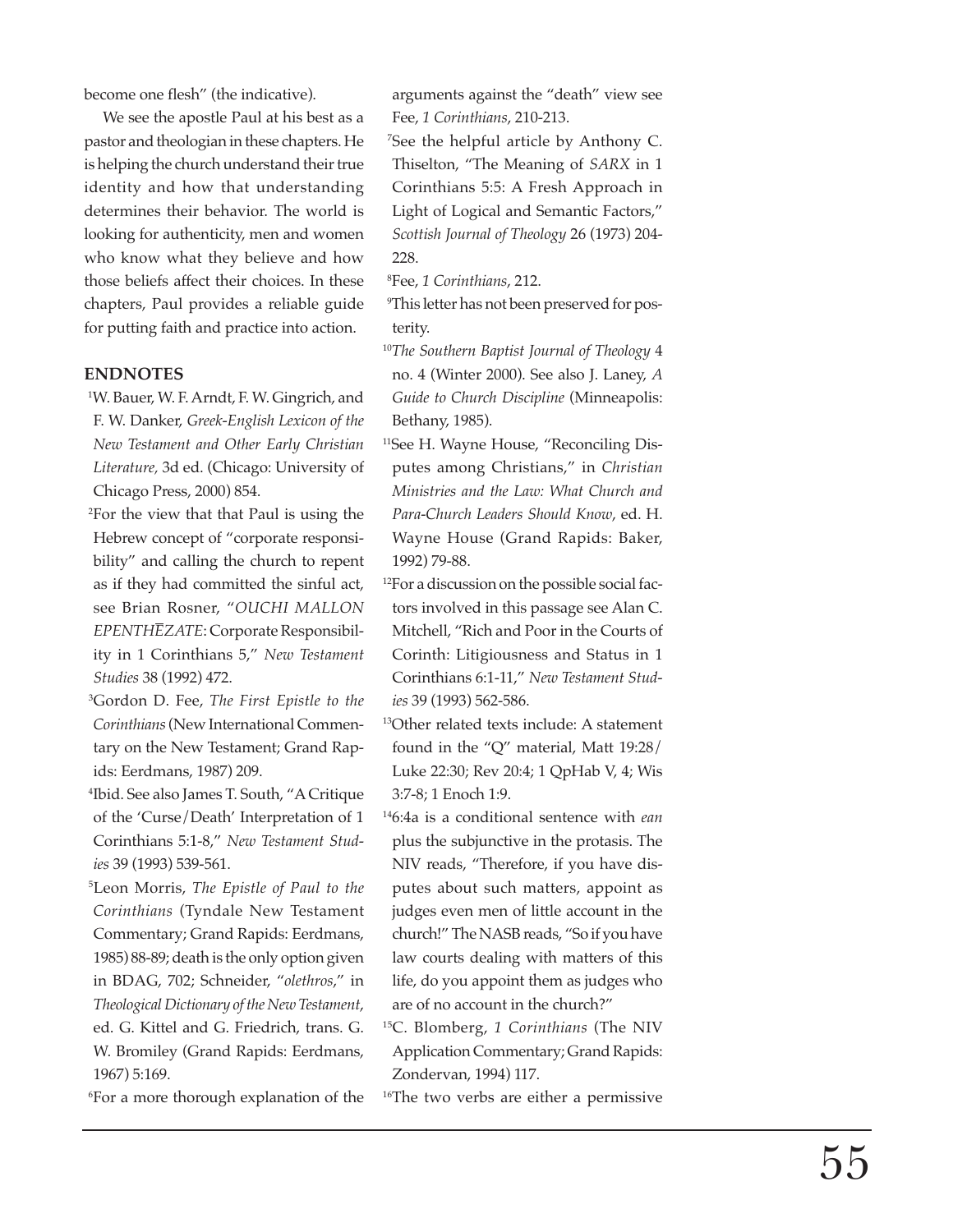middle or a causative/permissive passive. For a discussion of the two options see Daniel B. Wallace, *Greek Grammar Beyond the Basics: An Exegetical Syntax of the New Testament*, (Grand Rapids: Zondervan, 1996) 427, 440.

- 17Fee, *1 Corinthians*, 238.
- 18See C. G. Kruse, "Virtues and Vices," in *Dictionary of Paul and His Letters*, ed. Gerald Hawthorne, Ralph Martin, and Daniel Reid (Downers Grove: InterVarsity Press, 1993) 962- 963.
- 19George R. Beasley-Murray, *Baptism in the New Testament* (Grand Rapids: Eerdmans, 1963) 162-167.
- 20See discussion in Fee, *1 Corinthians*, 246-248. Another possibility is that it is not an "either-or" but rather a "both-and" situation as presented by Thomas R. Schreiner, *Paul, Apostle of God's Glory in Christ: A Pauline Theology* (Downers Grove: InterVarsity Press, 2002) 374.
- 21Paul gives the same advice about fleeing in regards to idolatry (1 Cor 10:14), materialism (1 Tim 6:11), and youthful lusts (2 Tim 2:22). Joseph is an example of one who fled when sexually tempted (Gen 39:10) and David is an example of one who failed to flee (2 Sam 11:2-4).
- 22For the difficult phrase, "sins against his own body" see the article by Brendan Byrne, "Sinning Against One's Own Body: Paul's Understanding of the Sexual Relationship in 1 Corinthians 6:18," *Catholic Biblical Quarterly* 45 (1983) 613. F. F. Bruce, quoting D. S. Bailey, notes, "[Paul] displays a psychological insight into human sexuality which is altogether exceptional

by first-century standards…he insists that it is an act which, by reason of its very nature, engages and expresses the whole personality in such a way as to constitute an unique mode of self-disclosure and self-commitment" (*1 and 2 Corinthians* [New Century Bible; Grand Rapids: Eerdmans, 1980] 64).

- <sup>23</sup>We have no way of ascertaining if Paul was ever married. Three different suggestions have been made concerning his marital status: (1) that he had been married but his wife left him after his conversion; (2) that he was a widower; and (3) that he never married.
- 24Gordon D. Fee, "1 Corinthians 7:1 in the NIV," *Journal of the Evangelical Theological Society* 23 (1980) 307- 314; see also Fee's discussion in *1 Corinthians*, 266-357 and David Garland, "The Christian Posture toward Marriage and Celibacy: 1 Corinthians 7," *Review and Expositor* 80 (1983) 351.
- 25Other passages in both testaments would need to be considered for a more complete understanding of the issue of divorce and remarriage. For an up-to-date discussion of the issue of divorce and remarriage, see William A. Heth, "Jesus on Divorce: How My Mind Has Changed," and Gordon Wenham, "Does the New Testament Approve Remarriage after Divorce?," *The Southern Baptist Journal of Theology* 6 no. 1 (Spring 2002) 4-29, and 30-45.
- 26It is unusual that Paul mentions first the situation of a woman divorcing her husband. It may be that it was primarily women who were initiating these actions or who were rais-

ing questions as to the appropriateness of the divorce in this circumstance. It seems likely that Paul is making reference here to a spouse divorcing her mate without justification (i.e., adultery).

- 27Garland, 355-356. Another possibility suggested by Blomberg (135) is that Paul is referring to spiritual blessings that come to the family because of the presence of a Christian partner and parent in the home.
- 28See the articles by Heth and Wenham mentioned above on whether Paul permits remarriage or not to the believing partner. Also see Schreiner, 426-431.
- 29Sake Kubo, "1 Corinthians VII.16: Optimistic or Pessimistic?" *New Testament Studies* 24 (1978) 539-544. Verse 16 can be interpreted in the opposite manner. I understand the passage to express doubt about the possibility of the non-Christian spouse's conversion. Others interpret it optimistically and suggest that it is giving hope that they will be converted. Those who interpret it optimistically understand verse 15a to be a parenthetical comment and verse 15b as giving further support for verses 12-14.

30Blomberg, 151.

<sup>31</sup>One might conclude from what Paul writes in this chapter that he is an ascetic and is against marriage unless one cannot control his or her sexual drive. This is a clear misreading of Paul. Celibacy and asceticism should not be equated. Asceticism, in part, is an attempt to gain the pleasure of God by denying oneself the pleasures of life, which are given by God for his children to enjoy.